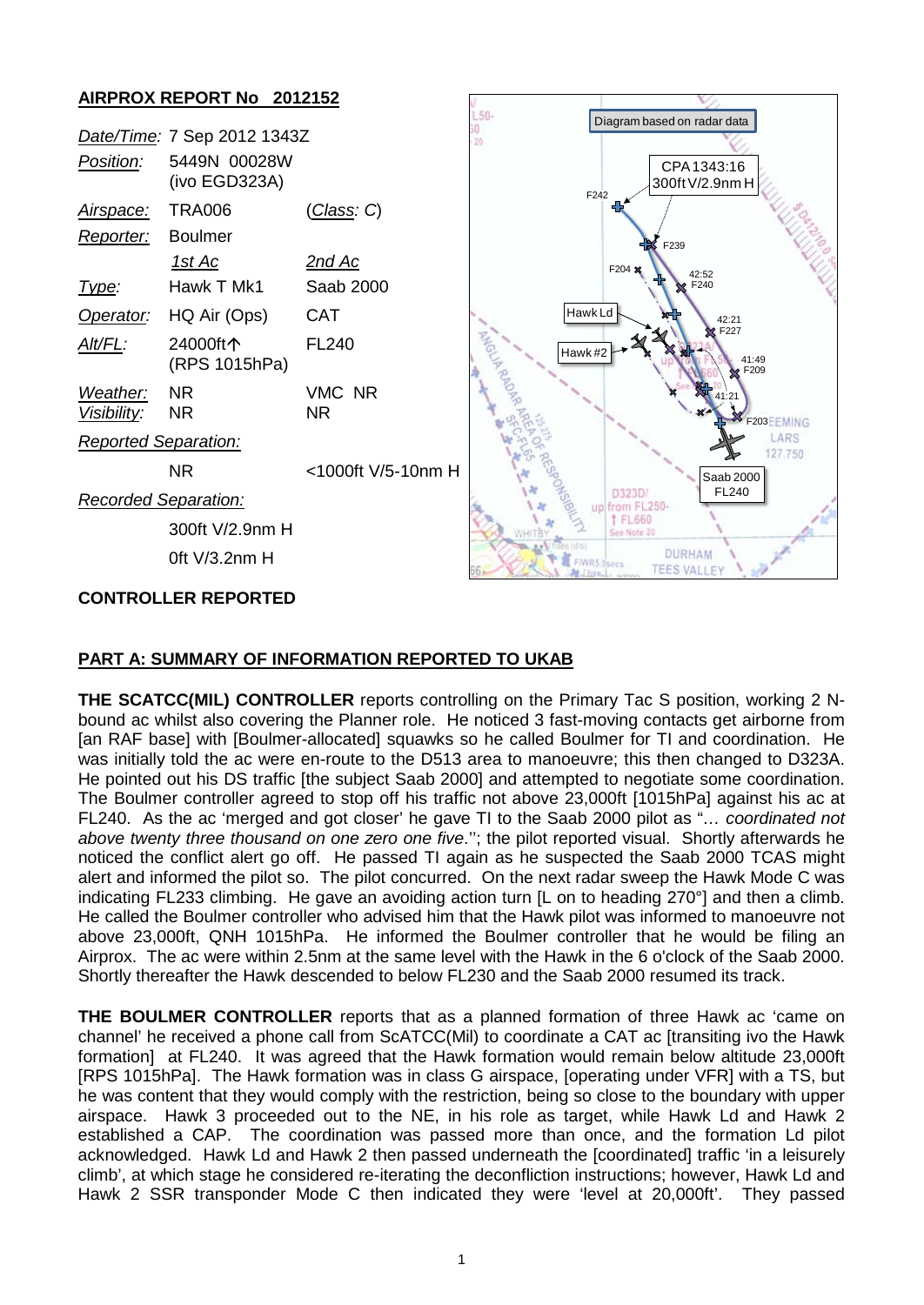underneath the [coordinated] traffic and performed a L turn. He then became aware that 'the Mode C of Hawk Ld indicated 240' and issued descent instructions.

**THE BOULMER SUPERVISOR** reports that the Boulmer Controller was controlling a formation of three Hawks in the area of D323A, which was inactive. The Controller had coordinated against CAT, controlled by ScATCC(Mil), that 'he would not be above 23k on 1015hPa' and that the CAT would not be below FL240. He heard the controller apply the coordination on more than one occasion. At the time of the incident his assistant had just finished handing over and he was starting to brief the replacement assistant on the ongoing activity, at which time the ScATCC(Mil) SUP called and asked 'what the Hawk formation leader was doing'. At this point he immediately spotted the confliction. As he started to communicate the information to the controller he heard him question Hawk Ld as to his height and then issue descent instructions.

**THE HAWK T Mk1 FORMATION LEADER** reports leading a 3 ac formation of black ac, setting up to conduct a 2v1 ACT sortie. [The ac are normally operated with external lights and HISLs on and the SSR transponder selected on with Modes A, C and S]. As the leader of the fighter pair he was positioning to set up a CAP [with the 3<sup>rd</sup> ac taking separation in order to generate a range split before turning towards the fighter pair]. The Boulmer Controller informed him that his formation was not to climb above 23000ft on the RPS, in order to coordinate against 'civil traffic in the airspace'. He acknowledged this instruction and continued to position for a CAP. He intended to climb to his briefed sanctuary altitude of 23000ft.

[UKAB Note(1): Unique 'sanctuary altitudes' are briefed to each formation member, such that the sortie can be continued, by maintaining deconfliction in height, should visual contact be lost.]

A few minutes after the coordination call from the Boulmer Controller his wingman, Hawk 2, informed him that he was no longer visual with him. He informed Hawk 2 of his position but he still could not regain visual contact. In order to get his wingman into the correct sanctuary, and to help him gain visual contact, he climbed to 24000ft and cleared his wingman to climb to 23000ft; he had become distracted and forgotten about the previous deconfliction agreement. As his wingman called that he was visual with him the Boulmer Controller asked him to confirm his height. He immediately started a descent to 23000ft and the Boulmer Controller also then instructed him to descend.

**THE SAAB 2000 PILOT** reports in the cruise at FL240 in a blue and white ac with navigation lights and strobe lights selected on. She was flying in VMC, under IFR, with a RCS from ScATCC(Mil), she thought. The SSR transponder was selected on with Modes A, C and S and the ac was fitted with TCAS. She was informed that there was Military traffic coordinated below her, climbing to 1000ft below her level. She stated that she could 'see the traffic on TCAS' and considered that its RoC might lead to a TCAS TA or RA. She informed the controller and was issued a radar heading in order 'to avoid'. Following this she was also issued a climb instruction, which she informed the controller she was unable to comply with due to technical restrictions. At this point 'the military ac' had been contacted and coordinated. She was then cleared to continue 'on her flight plan'.

He assessed the risk of collision as Low.

**BM SAFETY POLICY & ASSURANCE** reports this Airprox occurred on 7 Sep 12, between a Saab 2000 operating IFR in receipt of a DS from ScATCC(Mil) Tac S and a Hawk (Hawk Ld) operating as part of a 2v1 sortie, in receipt of a TS from CRC Boulmer WC1. All heights/altitudes quoted are based on SSR Mode C from the radar replay unless otherwise stated.

### Information

WC1 reported low task-load with minimal complexity; Tac S reported moderate task-load with routine complexity.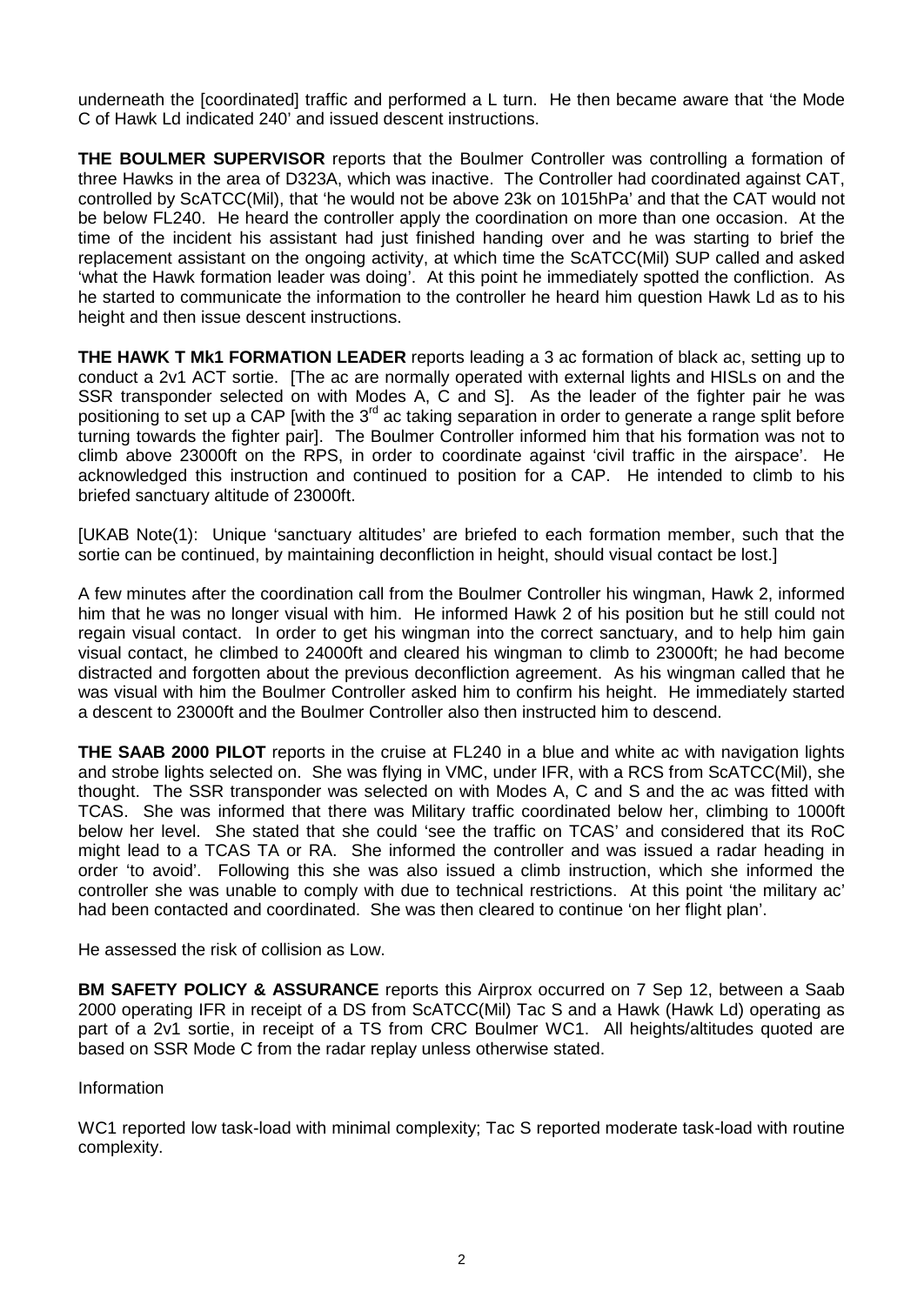The incident sequence commenced at 1335:28 as Tac S initiated coordination with WC1 between the Saab 2000 and the formation of 3 Hawks. Tac S stated that the Saab 2000 was, "*maintaining Flight Level 2-4-0*" and WC1 agreed that their, "*5-1-1 to 1-3* [the Hawks] *will not be above FL 2-3-0 when in confliction*." This was subsequently amended at 1336:16 with WC1 stating, "*Right, we're going to be going onto the Tyne 1-0-1-5 shortly…we won't be above 23 000 feet when in confliction with your traffic, 4-6-1-6* [the Saab 2000]." Tac S acknowledged this change saying, "*Roger, coordinated, thank you*" with the landline conversation ending at 1336:27. At this point, the Saab 2000 was 41nm SE of the Hawk formation, tracking NW'ly, at FL240; the formation of Hawks were tracking NE'ly between FL161 and 170.

At 1337:46, WC1 passed the coordination agreement to the Hawk formation stating, "*First run, you are not above 23 000 feet, deconflicted with Scottish traffic, Bullseye 2-3-0, 55, tracking 3-4-0, will be a factor*." The Hawk formation leader initially asked WC1 to, "*standby*" and then, at 1338:48, asked them to, "*say again that traffic restriction please*?" WC1 re-iterated, "*Deconflicted traffic is bullseye 2-3-0, 53. You are not above 23 000 feet against him, first run*", which was acknowledged by the Hawk Formation leader, "*not above 23 000 first run*." At this point, the Saab 2000 was 24.2nm SE of the Hawks, maintaining its NW'ly track at FL240; the Hawks were continuing NE'ly between FL129 and FL139.

At 1339:08, the Hawk formation split into 2 elements to set up for their 2v1 sortie, with Hawk Ld and 2 tracking SE'ly and Hawk 3 tracking NE'ly. At 1339:49, the Tac S deskside recording detected Tac S's side of the conversation with the ScATCC(Mil) SUP, referred to by the SUP in their DASOR, confirming the coordination that was agreed between Tac S and WC1. At 1340:26, Tac S passed TI to the Saab 2000 pilot on Hawk Ld and 2 stating, "*traffic 12 o'clock, 5 miles, manoeuvring, coordinated below*." The radar replay shows the Hawks 6.3nm NW of the Saab 2000, tracking SE'ly, Hawk Ld indicating FL185 and Hawk 2 displaying no SSR Mode C. The Saab 2000 pilot acknowledged the TI and then, at 1340:44, reported "*visual*" with the Hawks. At 1341:09, having passed the Saab 2000, Hawk Ld and 2 initiate a LH turn onto a NW'ly track; the Saab 2000 is 2.2nm NNW of the Hawks.

At 1342:16, Tac S accurately updated the TI to the Saab 2000 pilot on the Hawk formation stating, "*that previously called traffic is now in your 6 o'clock, 5 miles, correction, 3 miles, similar heading, it's coordinated not above 23 000 on 1-0-1-5*" which was acknowledged. Tac S then advised the Saab 2000 pilot, "*just in case your TCAS goes, that's all*." The Saab 2000 pilot replied at 1342:32, "*yeah, it looks like it might go at any second*." During this transmission, the SSR Mode C of Hawk Ld indicated FL233. As reported by Tac S, after the next sweep of the radar, they noted that Hawk Ld's SSR Mode C indicated that the Hawk had 'level-bust' and at 1342:38, Tac S instructed the Saab 2000 pilot, "*avoiding action, turn left heading 2-7-0 degrees immediately, that previously reported traffic is now in your 6 o'clock, three miles, similar heading, similar level*"; the control instruction was read back by the Saab 2000 pilot. Hawk Ld was 3.2nm SE of the Saab 2000, tracking NW'ly, climbing through FL234.

At 1342:51, as reported by Tac S and the ScATCC(Mil) SUP, Tac S provided additional avoiding action to the Saab 2000 pilot involving a climb, agreeing with them at 1343:00 to climb to FL250.

[UKAB Note(2): The Saab 2000 pilot was initially requested to climb FL270. She stated that she was unable before accepting the climb to FL250.]

The Saab 2000's reaction to the avoiding action turn instruction was evident on the radar replay from 1343:05. The CPA occurred at 1343:08 with Hawk Ld 3.1nm in trail to the Saab 2000 and co-altitude with it. Co-incident with the CPA, WC1 requested Hawk Ld's height and then, without waiting for a response, immediately instructed Hawk Ld, "*you're coordinated not above 23 000, descend*." During this transmission, it was evident from the radar replay that Hawk Ld had commenced a descent. The pilot of Hawk Ld reported that whilst he was aware of the 'deconfliction arrangement' he had forgotten about it, having become distracted when trying to get Hawk 2 into the correct height sanctuary and visual with him.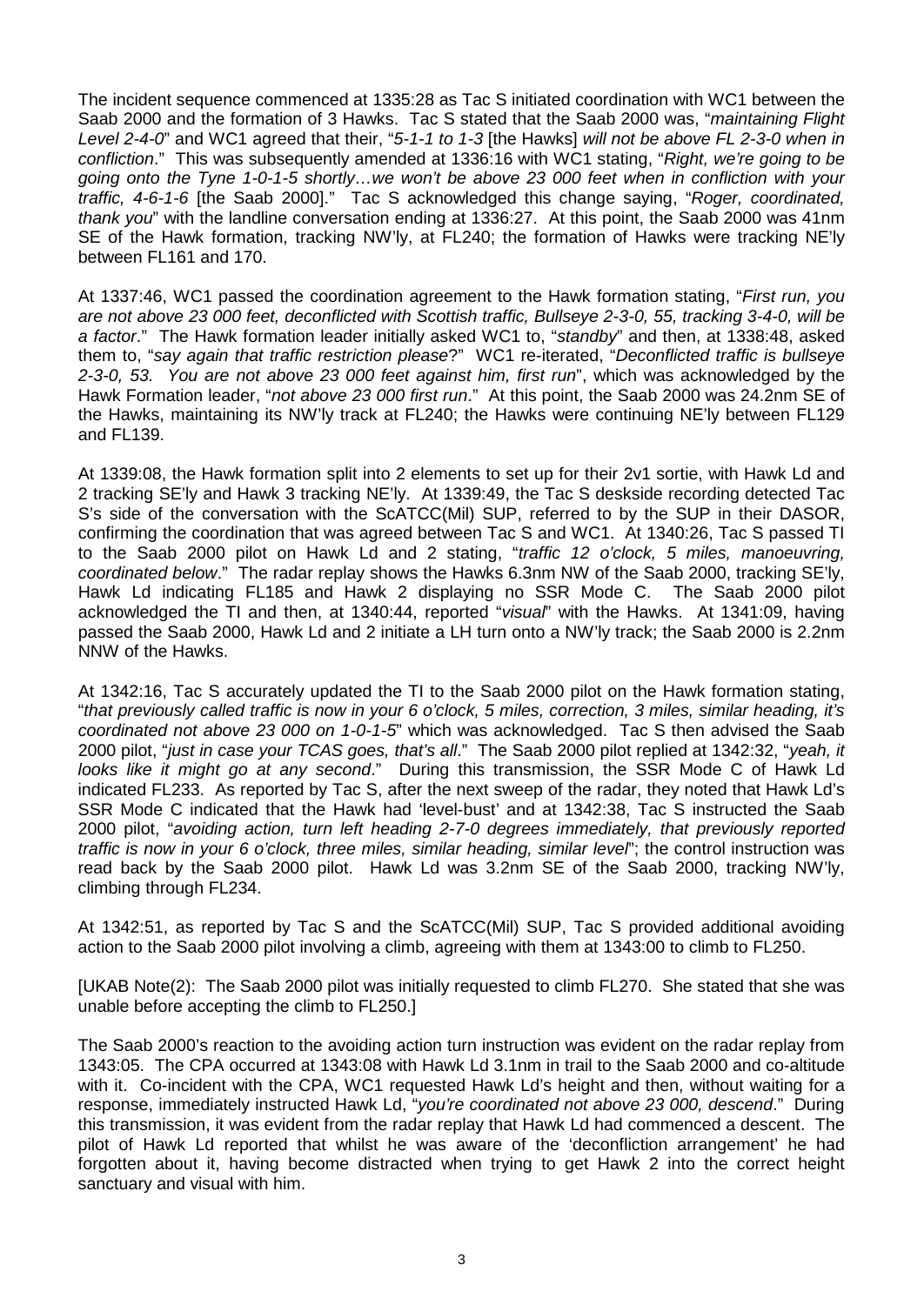### Analysis & Conclusion

Turning first to Tac S' involvement in the Airprox, he appreciated early in the incident sequence the potential conflict between the Saab 2000 and the Hawk formation and agreed sensible and timely coordination. Moreover, conscious of the potential both for a TCAS RA to be generated onboard the Saab 2000 and for the Hawk to 'level-bust', Tac S provided appropriate TI and monitored the situation closely. Consequently, he was able to see the level-bust occur and provide timely and robust deconfliction advice to the Saab 2000 pilot.

CRC Boulmer's investigation identified that WC1 correctly applied the coordination and passed this to the Hawk formation. However, the CRC identified that, given the time period that elapsed between passing the altitude restriction at 1338:40 and the 'level-bust' at 1342:32, best practice would have been for WC1 to re-iterate the restriction; this has been briefed to all CRC WCs. That notwithstanding, Hawk Ld pilot was required to comply with the instruction and, as he has stated, he forgot the restriction having become distracted.

**HQ AIR (OPS)** comments that in this instance there was no immediate risk of collision as the Saab was already clear to the N when the Hawk Lead pilot started his climb to 24000 feet, although he appeared to be unaware of the proximity of the Saab. It is clear that the pilot of Hawk Lead did not comply with the altitude restriction placed on him by the instruction from the Boulmer WC because he forgot about the restriction when attempting to regain formation integrity (ie getting the Number 2 Hawk pilot visual with his ac). Equipping the Hawk T1 with TCAS is under consideration by the MOD but would not remove the likelihood of a repeat of this occurrence, given TCAS' incompatibility with dynamic formation operations. The incident appears to have been the result of a mistake by the Hawk formation leader, made when he attempted to prevent a confliction with his wingman. However, the comment within the CRC investigation regarding the best practice of a timely reminder of the coordination is valid, and may have prevented the mistake being made. The incident will be publicised to all crews to remind them of the need to be pedantic with altitude restrictions and to consider their formation deconfliction procedures in such circumstances.

## **PART B: SUMMARY OF THE BOARD'S DISCUSSIONS**

Information available included reports from the pilots of both ac, transcripts of the relevant RT frequencies, radar video recordings, reports from the air traffic controllers involved and reports from the appropriate operating authorities.

Members first considered the actions of the Hawk Formation Leader. It was opined that he was devoting the majority of his effort to managing the formation and its setup prior to commencing the sortie air exercise. Having agreed a maximum altitude of 23000ft with the controller, his workload was increased when his wingman lost visual contact and he then prioritised the visual rejoin before the need to remain below the coordinated altitude. Pilot Members opined that had the Hawk formation leader levelled off and, if necessary, re-briefed sanctuaries in clear, he could have effected a more expeditious rejoin with his wingman whilst also remaining below the cleared altitude. Equally, the wingman had a responsibility to remind his leader of the cleared altitude when the leader briefed him that he would climb to 24000ft, and the opportunity to do so was not taken. A military ATC Member stated that in similar situations it was his practice to coordinate traffic 2-3000ft below, in order to mitigate just this type of incident.

Board Members agreed that the controllers had done all that could reasonably be expected to coordinate the safe and timely transit of the Saab 2000 through the TRA. The lack of reiteration of the coordinated level by the Boulmer Controller was accepted as not being 'best practice' but the majority of Members were of the opinion that he had discharged his duties fully and correctly and that it was the Hawk formation leader's responsibility to remain below 23000ft. Members also discussed the airspace regulations concerning TRAs and it was established that, whilst the airspace was categorised as Class C, ATS in activated TRAs was provided iaw the rules for ATSOCAS. It was noted that the Saab 2000 pilot believed she was in receipt of a RCS whereas she was actually in